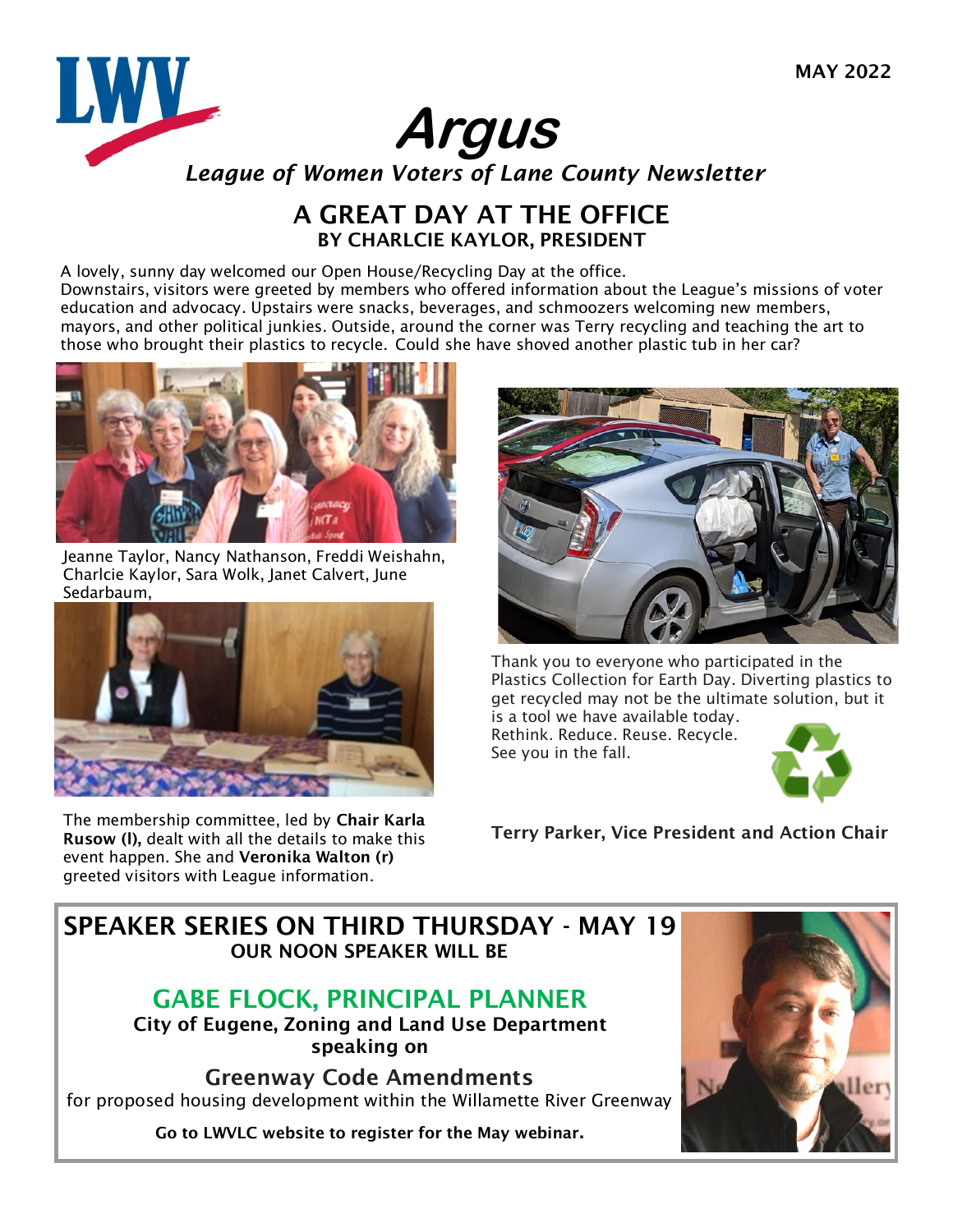### LWV of Lane County Board and Off Board Roster 2021-22

President CHARLCIE KAYLOR president@lwvlc.org Vice President TERRY PARKER

Secretary JEANNE TAYLOR Treasurer GARY HARMON

Action TERRY PARKER *Argus* Editor CHARLCIE KAYLOR

\_\_\_

Development FREDDI WEISHAHN Historian

**OPEN** Mailing Manager Office Manager

LINDA FERDOWSIAN Membership

**OPEN** 

Nominations BETTY-COE DE BROEKERT

Program LINDA FERDOWSIAN Public Relations LEAH MURRAY Units

MARY KEATING Voter Service

PAULA GRISAFI Website & Technology RHONDA LIVESAY

\_\_\_ **Director** KATIE LOUGHARY

## Page 2  $UNITS$ MARY KEATING, CHAIR

## THOUGHTS ON APRIL'S UNITS BY LINDA FERDOWSIAN, PROGRAM CHAIR

Twenty-five members and two guests participated in April unit meetings. Attendees discussed the implementation of the 2020 Drug Addiction Treatment and Recovery Act. All were in agreement that it is too early to see if the act is having positive results and is addressing the need for more mental health treatment centers.

It was suggested that the topic be revisited to see what progress and effectiveness have been accomplished after two or three years. Many components such as funding, accountability, the lack of trained and certified mental health pro-

fessionals, compliance, and adequate incentives or penalties need to be examined and improved upon. The positive outcome from the measure was the shifting of the general mindset that addiction and substance abuse are mental health behavior disorders and not criminal offenses.

There will not be unit meetings in May. The proposed program for 2022-2023 is included in the Annual Meeting 2022 Workbook. Unit meetings provide an excellent opportunity for us all to learn, discuss, and promote our mission.

## ANNUAL MEMBERSHIP MEETING MAY 14 - 9AM TO NOON

I've missed y'all. With any luck that is ending soon and we'll get to see one another. It's our once a year chance to get some business done and, of course, catch up.

We'll be at the Garden Club.

Bring the workbook that came in the mail - it looks like this...



Bring a pot-luck, brunchy type, finger or fork food. Tea and coffee will be there. BYO beverage if you'd like something else.

Read the workbook, and you'll find the gist of the meeting is to elect a new Board, pass a budget, and approve a program. It's interesting and important work.

I want to hear from you - to know what you think, what you want the League to do more - or less. There may not be enough time to do it all at the meeting, so let me know after.

See you soon. Onward. *Charlcie Kaylor, President*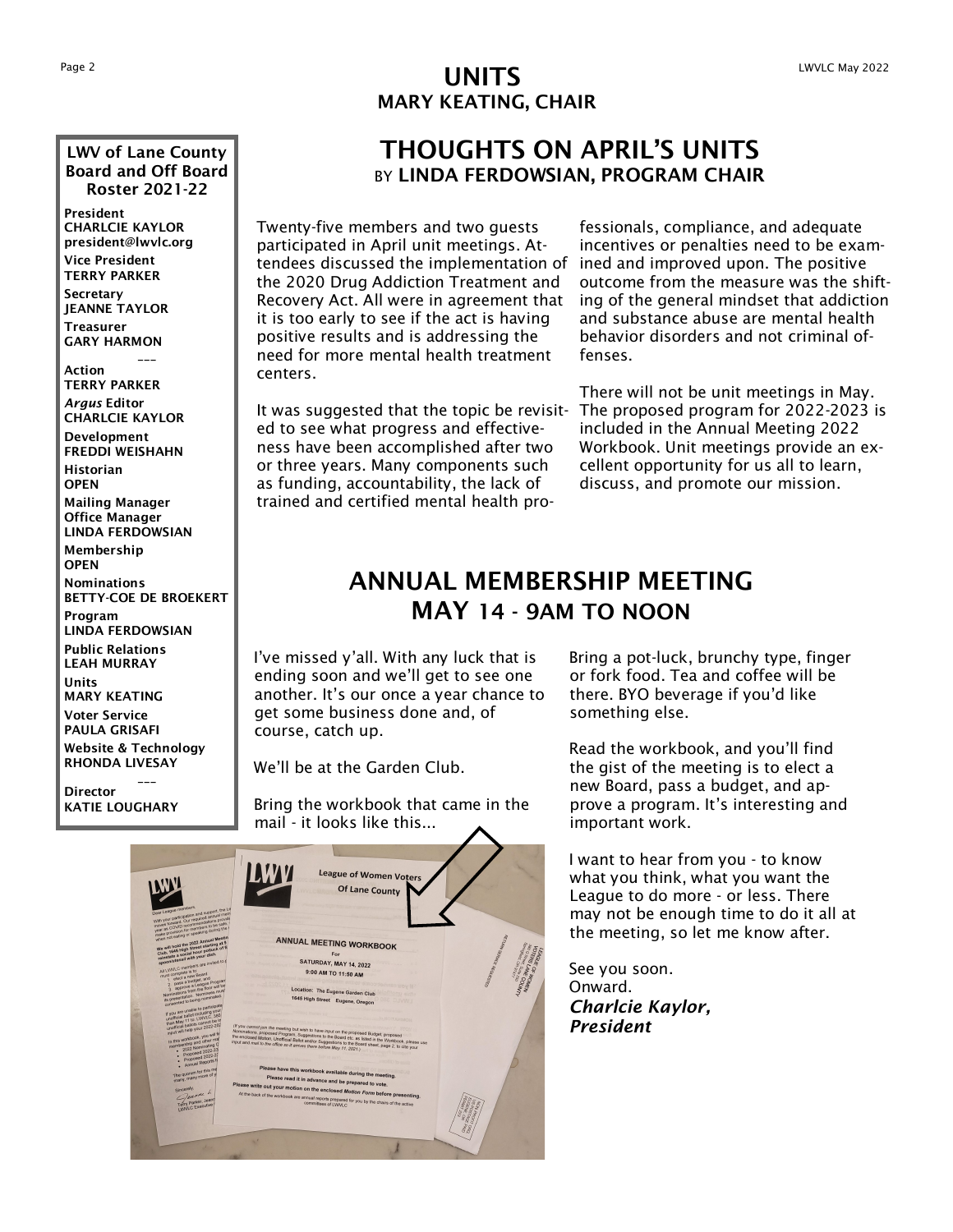## LOCAL CANDIDATE FORUMS BY PAULA GRISAFI, VOTER SERVICE CHAIR

On April 19, 2022 the League of Women Voters of Lane County and the Siuslaw Public Library District co register/WN\_8ANZuZ8bT7-msf-Jo0zDYA. -hosted a candidate forum for the County Commissioner for West Lane Position. Four of the five candidates attended, and the forum was moderated by retired Lane County Circuit Court Judge Jack Billings. The questions from the audience were wide-ranging, and candidates' responses revealed their positions on quite a few issues. The link for the forum can be found on our webpage and is https://youtu.be/ljmmu3zhStM

We have teamed up with Springfield City Club this year to co-sponsor several candidate forums, and recordings of those forums can be found on their Facebook page. We will also be hosting a webinar for Lane County Assessor Candidates on May 2 at 4PM independently. The attendee link will be posted on our

webpage and is https://us02web.zoom.us/webinar/

This has been a busy primary election season with many open seats, and candidate forums are a great way to become informed about local and state issues and the positions your candidates take on them.

Remember to go to Vote411.com as a resource for other candidate information.

> Voter Service Meeting May 12, 1:30 pm In the office and via Zoom. To receive the link contact voterservice@lwvlc.org

Action Meeting May 4, 10 am In the office and via Zoom. To receive the link contact action@lwvlc.org Terry Parker, when not being LWVLC Vice President or recycling plastic or sailing the north Pacific… is our Action Committee Chair. It fits her well. That blur around the League office is her. Interested in where and when League action happens? Attend a meeting.

## WELCOME NEW MEMBERS BY KARLA RUSOW, MEMBERSHIP CHAIR

### JOINING US IN THE LAST MONTH:

June Sedarbaum, Carmel Snyder, and Mary Vuksich-Shafer.

As of April 20 we are now 161 strong. Membership was busy working with Terry Parker the past month planning the Earth Day Open House & Plastics Roundup, which was held Saturday, April 23 at the League office in Springfield. We will give a full report next month.

We felt we needed a Meet and Greet for new members to welcome them. It was to provide them a chance to visit with other members about LWVLC, get more information on our committees, and try to help them figure out where they might want to get further involved.

Our other focus was to revise some of the paperwork that goes into the membership packet. With Linda Ferdowsian's help, we edited the dues form and the

interest survey portion that listed all the committee descriptions. Thanks to her, we got it down to one page front and back. We hope that it will be easier for people to indicate to us where their interests are when they join.

We also decided that we will try to contact people as they join with a welcome, either via a brief call or email. We hope to open up another communication channel with them so they can ask questions and get to know us better.

Sadly, Kathy Madison has notified me that she can no longer participate on our committee. We will miss her and wish her the best.

Membership Meeting May 17, 2 pm League office and Zoom. To receive the link contact membership@lwvlc.org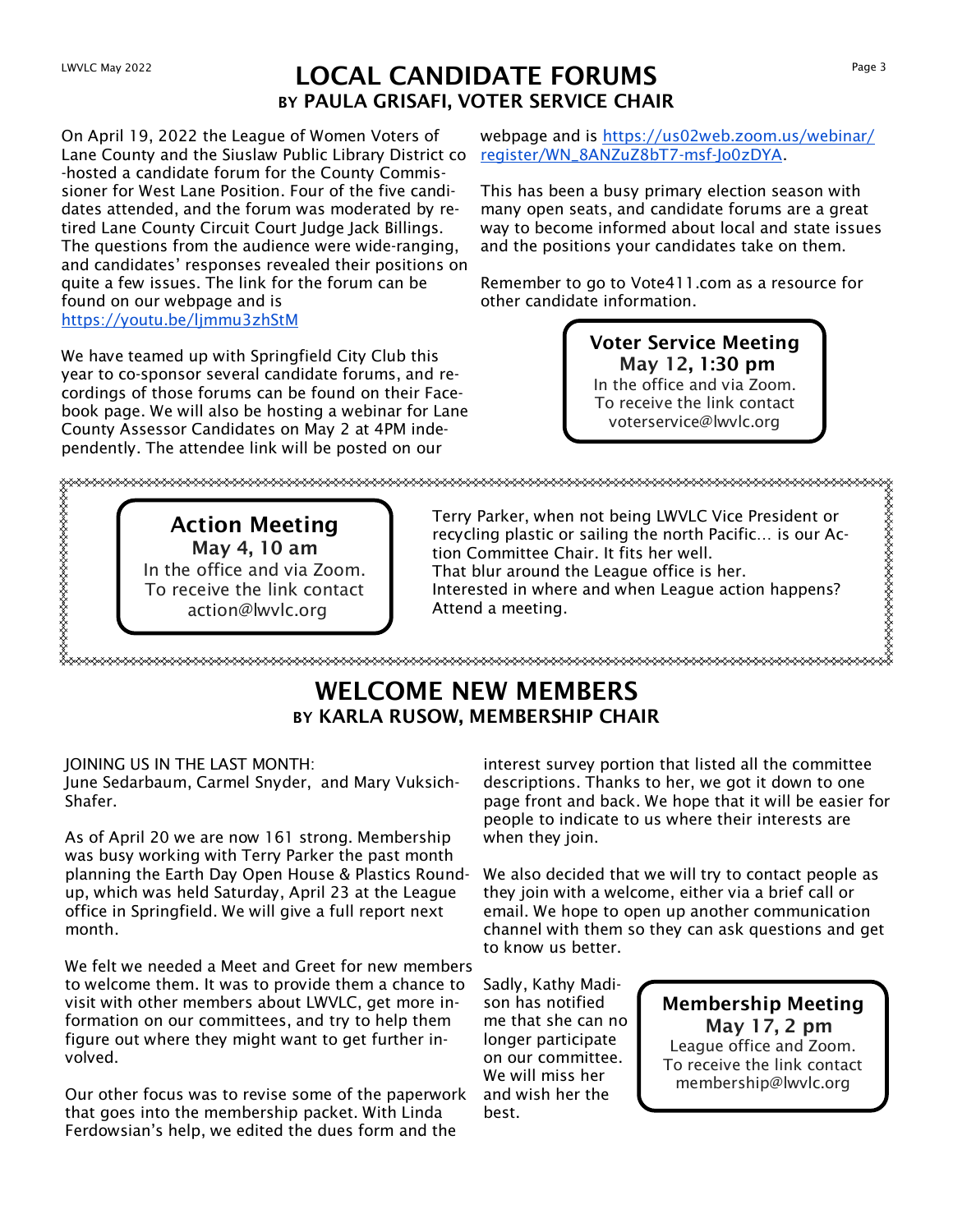## Page 4 LWVLC May 2022<br> **DEVELOPMENT UPDATE** BY FREDDI WEISHAHN, DEVELOPMENT CHAIR

We continue to update our donations from our Spring Campaign, which began on April 1. Our fiscal year contributions as of April 22 are \$10,770 from members and \$8,230 from non-members. Your generosity is so very appreciated, and your gifts will help add to our public relations and voter service budgets this spring and fall.

We are always looking for ways to expand our outreach within the community for our fall and spring campaigns. If you know someone who would like to learn about our League's mission, please submit their names and contact information to development@lwvlc.org.

## INCREASING OUR DIVERSITY

The LWVLC is always working on ways to increase our Chris's father was a California legislator, and he diversity and support organizations that help our more marginalized communities. One of our board members recently mentioned that we should also try to recruit more men. So I decided to ask one of our

members, Chris Cobey, Voter Service Chair of LWV Portland, what drew him to the LWV. I discovered that Chris had been a member off and on since the 1970s, primarily because the League's values reflect his values. He appreciates our welldocumented studies, careful thought, and thorough work on local issues.



learned the importance of fair redistricting at an early age. Chris "followed with great interest California's establishment of a citizens' independent redistricting commission in the early 2010s." When he moved to Oregon, Chris "enlisted with one of the League's first male members, Norman Turrill, to join Norman's efforts in working to establish a similar commission here -- a struggle which continues to this day."

*Freddi Weishahn*  (from an email conversation with Chris Cobey, April 21, 2022)

### SEEKING INTERESTED PEOPLE FOR A CITY OF SPRINGFIELD PROJECT ADVISORY COMMITTEE



### Greetings Charlcie,

I hope this message finds you well. I work with Sandy Belson (LWVLC member) here at the City of Springfield, who was kind enough to think of connecting me with you and the League of Women Voters of Lane County. I am reaching out to see if you are aware of anyone who is part of or who works with the League who may have interest in actively helping the City of Springfield simplify the land use research process and improve planning map information. The project team is currently recruiting members for a Project Advisory Committee.

### The Project

The map that currently shows the City's adopted vision for land uses in Springfield can be difficult to interpret. This map is the [Metro Plan Diagram,](https://www.springfield-or.gov/wp-content/uploads/2016/12/2004-Plan-Diagram-w-disclainer.pdf) which outlines the boundaries of land use plan designations with very low resolution. Land use designations are types of uses that are generally allowed on a property. The City of Springfield is creating a propertyspecific Comprehensive Plan Map that will greatly in-

crease certainty around the designated land use types for specific properties. Unlike the Metro Plan, it will show property lines. Another expected outcome is to adopt this Map as a replacement of the Metro Plan Diagram for the portion east of Interstate 5. The project's aim is to clarify, not revisit or reimagine, how Springfield uses its land and where certain types of uses should go at this time (though we realize policy change is also an important aspect of our work). Clarifying the land use types for properties throughout Springfield will help answer people's questions about what may be possible with a property sooner and will provide a solid visual understanding of existing policies and planning documents. Once this map and our residential land inventory are in place, we will be better able to understand Springfield's existing supply of residential land to inform our Housing Needs Analysis.

### The Project Advisory Committee, Etc.

If you have some ideas about who could share insight about how the City could use this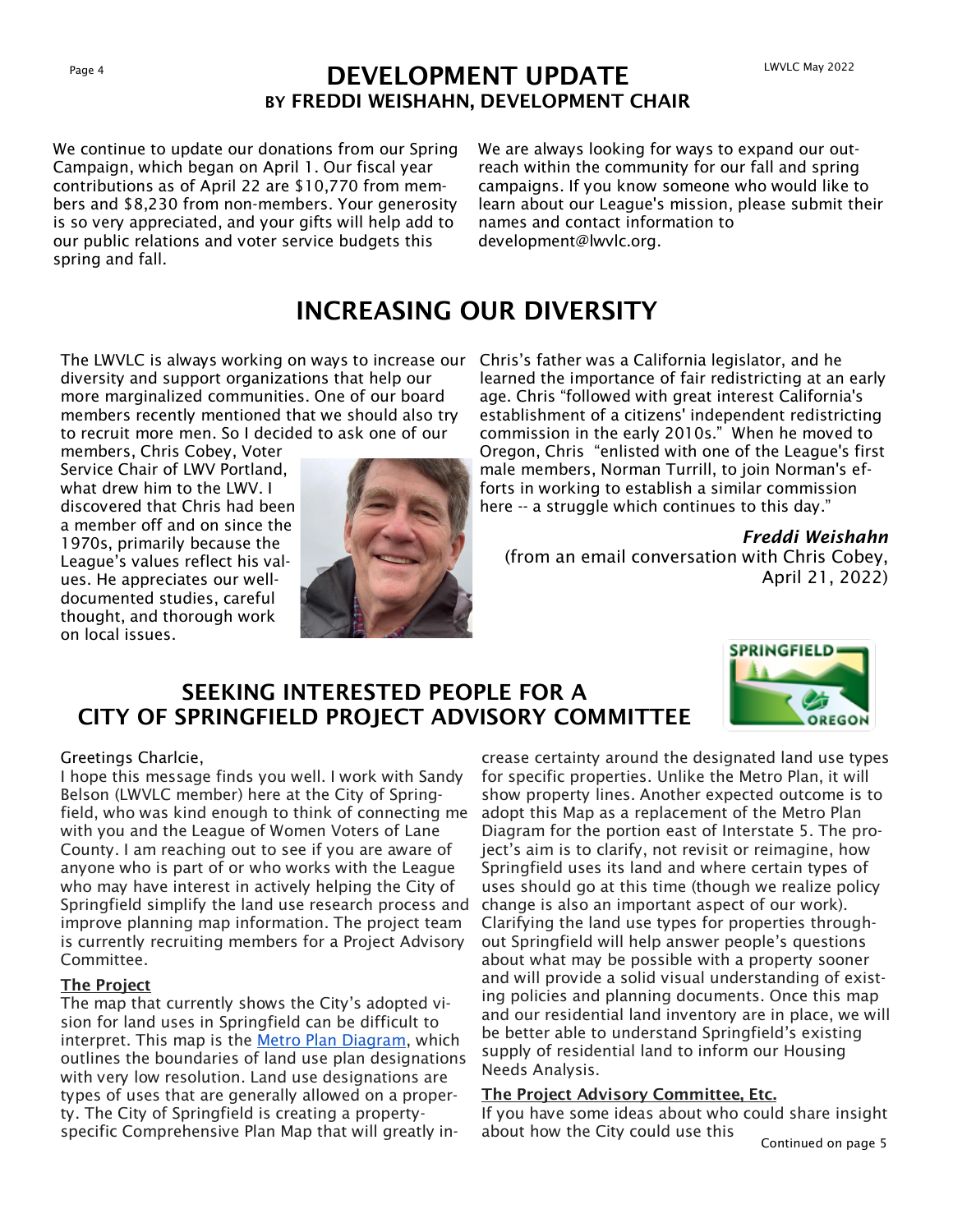## REMEMBERING ROZ By Sharon Posner

ty League, joining what was then the Eugene League, on the Oregon coast north of Florence. not long after coming to live in Eugene in 1964. She didn't want to do administrative tasks or be on the Board - what she really enjoyed was taking part in the study committees and the action that followed the study, discussion, and consensus. Some of the studies in which she was involved became integral to the League's work locally, including those on housing needs, the local jail and correc-

tions establishment, and the need for mental health resources. Roz was also involved in a study on child welfare issues and then went on to take part in the early League work observing children in courtroom situations, which eventually evolved into the organization, CASA. Those League studies were also influential in the eventual establishment of the Relief Nursery program. Roz was part of the Future Power Committee and worked with the League

Roz Slovic was a 50+ year member of the Lane Coun-to prevent the construction of a nuclear power plant

After returning to school and receiving a degree from CSPA, she became a faculty member in the U of O College of Education, where she was a Senior Research Assistant in the Educational and Community Support group. Roz continued her League membership and closely followed League activities, as well as crediting the League for her early training in commu-



nity involvement and the development of study and research skills in the community. Roz died on March 5th, 2022, after 16 months of toughing it out with pancreatic cancer. It slowed her down just a little, but she continued her community involvement working on the resettlement of Afghanistan refugees until just weeks before her death. We shall miss her and her passion for humanitarian causes.

#### Continued from page 5

effort to establish broader confidence in our land use with you and anyone else you think might want to planning process, I would be excited to:

- Welcome anyone affiliated with the League (e.g., Board, Committee Chairs, etc.) to apply for the Committee. We are looking for any and all who have interest or who may want this experience.
- Get any suggestions you have about potential members of our future Project Advisory Committee
- Have you pass this message on directly to spread the word to anyone that comes to mind and invite them to apply if their time and interest allow

The Committee will provide feedback and advice to help guide staff on the project and map products we create. The formal recruitment flier/application is available [here.](https://springfield-or.gov/wp-content/uploads/2022/04/Springfield-Comp-Map-PAC-Recruitmet-Flier-Application.pdf) It includes more detail about opportunities and expectations around participation. Applications are currently due by 5pm Tuesday, May 3. A link to the project webpage is also on the form, but I wanted to provide it [here](https://springfield-or.gov/compmap/) too.

Please do not hesitate to let me know if you have any questions about the project. I would be happy to talk connect on this.

Thank you very much for your time!

### MONICA SATHER, SENIOR PLANNER

City of Springfield Community Development Division 225 Fifth Street I Springfield, OR 97477 T: 541.736.1038 / 711-relay I E: [msather@springfield-or.gov](mailto:msather@springfield-or.gov)